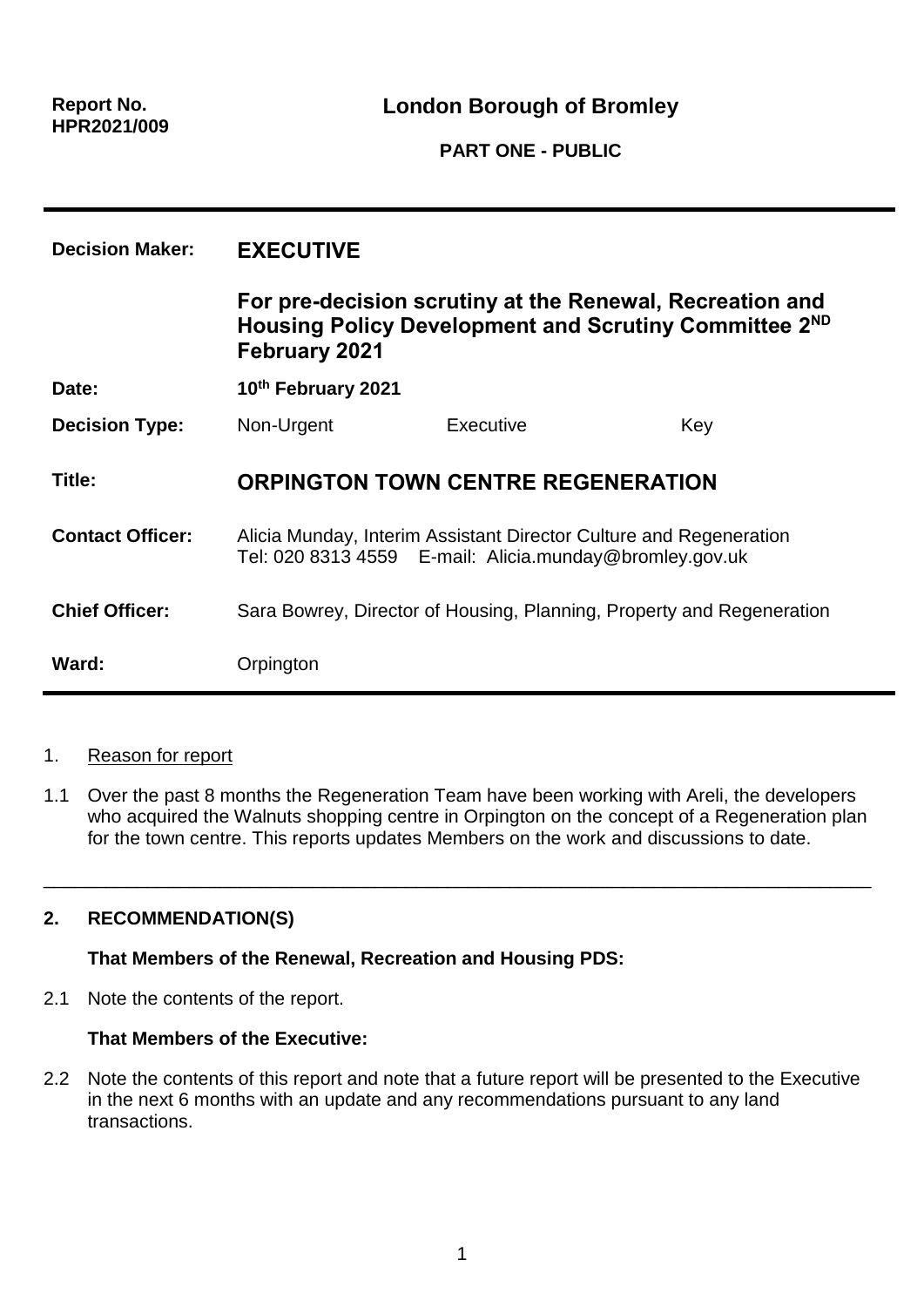#### Impact on Vulnerable Adults and Children

1. Summary of Impact: The Regeneration Strategy's priority areas ensure an inclusive approach to regeneration across the borough for the benefit of all residents.

**\_\_\_\_\_\_\_\_\_\_\_\_\_\_\_\_\_\_\_\_\_\_\_\_\_\_\_\_\_\_\_\_\_\_\_\_\_\_\_\_\_\_\_\_\_\_\_\_\_\_\_\_\_\_\_\_\_\_\_\_\_\_\_\_\_\_\_\_\_\_\_\_\_\_\_\_\_\_**

**\_\_\_\_\_\_\_\_\_\_\_\_\_\_\_\_\_\_\_\_\_\_\_\_\_\_\_\_\_\_\_\_\_\_\_\_\_\_\_\_\_\_\_\_\_\_\_\_\_\_\_\_\_\_\_\_\_\_\_\_\_\_\_\_\_\_\_\_\_\_\_\_\_\_\_\_\_\_\_\_**

**\_\_\_\_\_\_\_\_\_\_\_\_\_\_\_\_\_\_\_\_\_\_\_\_\_\_\_\_\_\_\_\_\_\_\_\_\_\_\_\_\_\_\_\_\_\_\_\_\_\_\_\_\_\_\_\_\_\_\_\_\_\_\_\_\_\_\_\_\_\_\_\_\_\_\_\_\_\_\_\_**

**\_\_\_\_\_\_\_\_\_\_\_\_\_\_\_\_\_\_\_\_\_\_\_\_\_\_\_\_\_\_\_\_\_\_\_\_\_\_\_\_\_\_\_\_\_\_\_\_\_\_\_\_\_\_\_\_\_\_\_\_\_\_\_\_\_\_\_\_\_\_\_\_\_\_\_\_\_\_\_\_**

**\_\_\_\_\_\_\_\_\_\_\_\_\_\_\_\_\_\_\_\_\_\_\_\_\_\_\_\_\_\_\_\_\_\_\_\_\_\_\_\_\_\_\_\_\_\_\_\_\_\_\_\_\_\_\_\_\_\_\_\_\_\_\_\_\_\_\_\_\_\_\_\_\_\_\_\_\_\_\_\_**

**\_\_\_\_\_\_\_\_\_\_\_\_\_\_\_\_\_\_\_\_\_\_\_\_\_\_\_\_\_\_\_\_\_\_\_\_\_\_\_\_\_\_\_\_\_\_\_\_\_\_\_\_\_\_\_\_\_\_\_\_\_\_\_\_\_\_\_\_\_\_\_\_\_\_\_\_\_\_\_\_**

**\_\_\_\_\_\_\_\_\_\_\_\_\_\_\_\_\_\_\_\_\_\_\_\_\_\_\_\_\_\_\_\_\_\_\_\_\_\_\_\_\_\_\_\_\_\_\_\_\_\_\_\_\_\_\_\_\_\_\_\_\_\_\_\_\_\_\_\_\_\_\_\_\_\_\_\_\_\_\_\_**

### Corporate Policy

- 1. Policy Status: Not Applicable
- 2. BBB Priority: Excellent Council Quality Environment Vibrant, Thriving Town Centres **Regeneration**

### Financial

- 1. Cost of proposal: £80k for initial feasibility advice
- 2. Ongoing costs: n/a
- 3. Budget head/performance centre: Regeneration Projects
- 4. Total current budget for this head: £80k
- 5. Source of funding: Specific earmarked reserve approved in July 2020

#### Personnel

- 1. Number of staff (current and additional):
- 2. If from existing staff resources, number of staff hours: N/A

#### Legal

- 1. Legal Requirement: Non-Statutory Government Guidance
- 2. Call-in: Applicable

#### Procurement

1. Summary of Procurement Implications: The Regeneration Strategy has no procurement implications in itself.

#### Customer Impact

1. Estimated number of users/beneficiaries (current and projected):

#### Ward Councillor Views

- 1. Have Ward Councillors been asked for comments? Not Applicable
- 2. Summary of Ward Councillors comments: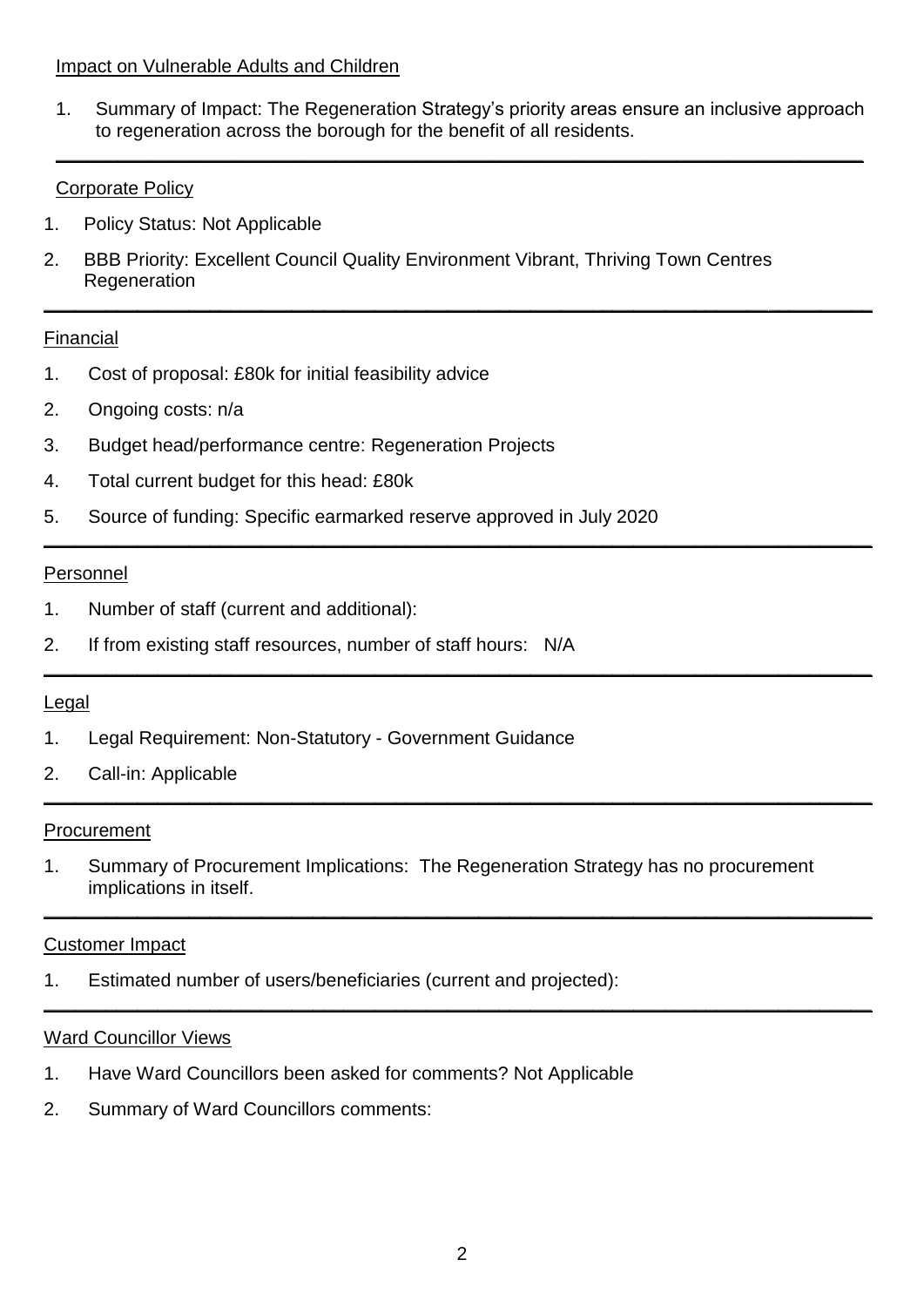# **3. COMMENTARY**

- 3.1 The Walnuts Shopping Centre sits behind Orpington High Street, and whilst the freehold is owned by the Council, the leasehold of the centre was acquired by Tikehau Capital, and their development partner, Areli Real Estate Ltd in 2019, when the former leaseholders Patrizia relinquished their interest in the site.
- 3.2 The Property team in the Council supported the sale of the leasehold to Tikehau Capital, as it offered the opportunity to regenerate the town centre.
- 3.3 As can be seen from Appendix 1, the Council has significant property interests in the town centre, as well as a wider interest in the economic and regeneration objectives for the area. Appendix 1 also outlines Areli's intentions of redeveloping the shopping centre site, to deliver a major new retail offer combined with residential development. The co-location of the shopping centre with other facilities such as the leisure centre, and the facilities at the Saxon Way centre – the children's centre and day centre- broaden the regeneration opportunities on the site.
- 3.4 Due to the scale of re-development being proposed, the Regeneration team have established a Board to steer the direction of the work, and this report provides an update on the work of that Board to date. The Board consists of senior officers from the Regeneration team, Property and Planning Policy officers as well as representatives from Areli, Areli's PR team, Orpington South East Colleges and Orpington Business Improvement District.
- 3.5 The Council is separately receiving valuation and development advice from consultants, Montagu Evans, to better inform commercial decisions and on the commercially sensitive aspects of the scheme. Officers are working with Areli to ensure that the Council's key objectives for this scheme are met:
	- The re-provision of the leisure and community facilities;
	- Service continuity or alternative arrangement for the existing services;
	- Delivery of affordable housing.
- 3.6 The Portfolio Holder is briefed weekly, and engagement continues with Ward Members of Orpington and other surrounding wards.

### **4. Work Completed to Date:**

- 4.1 Areli commenced public engagement in March 2020 to inform their proposals for the site. The outputs of this initial engagement were included in the development principles document which was presented to the Portfolio Holder for Renewal and Recreation in November 2020. Areli commenced their second phase of public consultation in December 2020. This second phase of consultation revealed the full extent of the proposed scheme, including the land outside of the Walnuts Shopping Centre leasehold, to the public (Appendix 1 outlines these proposals). The response from the public has been broadly positive so far.
- 4.2 The public engagement by Areli is in order to proceed with submitting a planning application to LBB Planning.
- 4.3 Officers have appointed consultancy advice from Montagu Evans, through a competitive tender process to support the valuation and development advice of this scheme. The consultants will be supporting officers in determining the best value for any recommendations for sale of land, or land transactional arrangements as well as working with officers to determine the best location for council facilities. This also includes understanding the cost implications of the Council's requirements upon the viability of the Areli's proposal.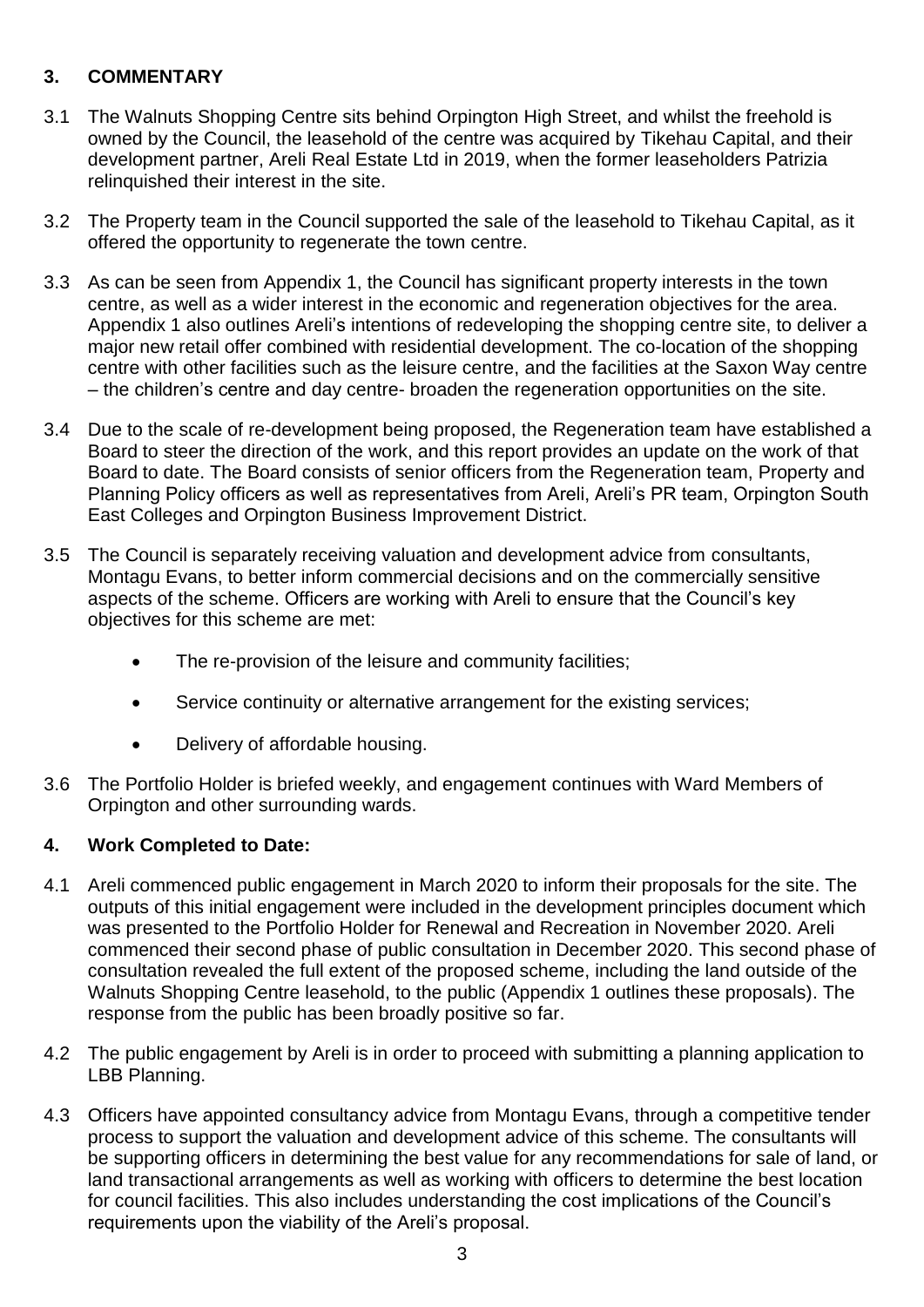- 4.4 Officers on the Project Board on behalf of the Council are working with senior officers in other departments to refine the requirements and needs of the Children's Service and Older person's day service to help shape these services into any future regeneration plans for Orpington town centre. Departments will need to have a detailed need analysis of services, including who will be managing these facilities, whether it is expected to be an outside partner on a commercial or non-commercial lease, or whether the Council will be managing these facilities.
- 4.5 The regeneration team have also specified the requirements of the leisure centre. Given this is one of the largest public leisure facilities in the Borough, the specification is broadly based on the existing leisure centre, with options for new enhanced modern facilities, improving the use of space. The specification of the leisure centre has been presented to Areli and the cost is a key discussion point with them.
- 4.6 In the event the development does proceed, officers are working with the services to ensure there is service continuity or alternative arrangements made well in advance of construction taking place. Regeneration officers have been engaging with Areli on these matters and continue to discuss this.
- 4.7 The Walnuts site is also included within the boundary of the forthcoming Supplementary Planning Document (SPD) for Orpington town centre. An online consultation exercise for the SPD has been undertaken using the online community engagement platform Commonplace. The Council has appointed an urban design firm to advise on the SPD.
- 4.8 If the regeneration plan develops further in the town centre, there is likely to be a significant enhancement to the retail offer, as well as an increased number of residential properties, including affordable housing.
- 4.9 Areli are concurrently undertaking a similar project in Maidenhead, for the Nicholson Shopping Centre. This project is about 12-18 months ahead of Orpington, and so Members may like to see some of the plans for Maidenhead. The planning application is a hybrid one (part-outline, part-full) and it is yet to be determined. The planning application reference is 20/01251/OUT (via the Royal Borough of Windsor and Maidenhead planning web pages).

### **5. Next steps**

- 5.1 Council officers continue to engage with Areli on the matters identified in this report. Officers will present options and further analysis on a recommended approach for a potential sale of land or land transactional arrangements at a more mature stage of proceedings within the next 6 months.
- 5.2 Areli have indicated they are seeking to submit the planning application by Spring 2021. The application will be determined by LBB Planning and assessed against the London Plan and Local Plan policies including amongst others affordable housing, community facilities and retail.

### **6. IMPACT ON VULNERABLE ADULTS AND CHILDREN**

6.1 The redevelopment of the Walnuts site will provide opportunities in terms of increasing housing supply (inc. affordable and other types), a new leisure centre and other council facilities.

### **7. POLICY IMPLICATIONS**

7.1 The redevelopment of the Walnuts site is supported by the Council's Adopted Regeneration Strategy. The principles of the scheme also support Building a Better Bromley Priorities.